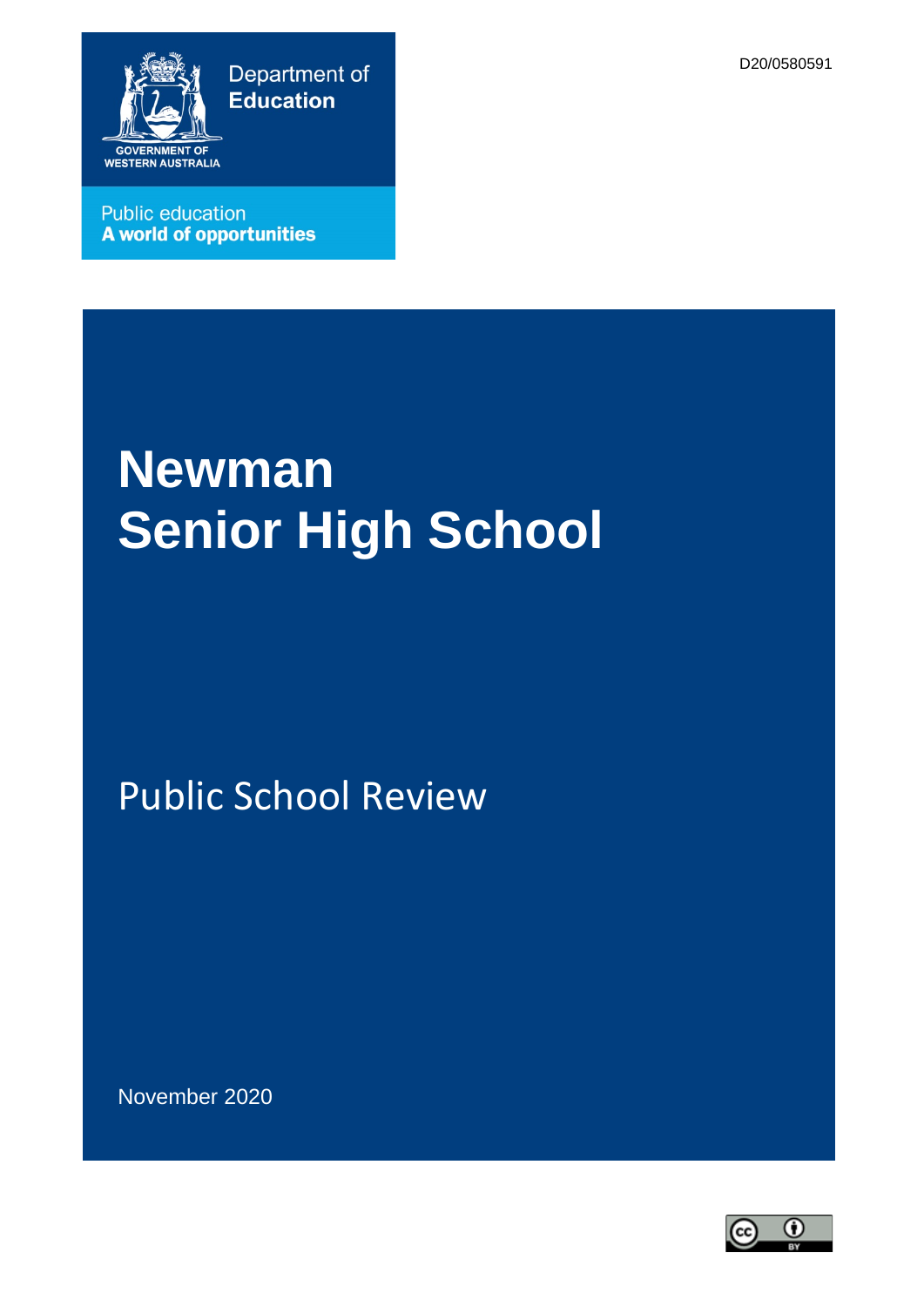# **PUBLIC SCHOOL REVIEW**

#### **Purpose**

All Western Australian public schools are reviewed by the Department of Education's Public School Accountability directorate. A review gives assurance to the local community, the Minister for Education and Training and the Director General about the performance of public schools in delivering high quality education to its students. The review acknowledges the achievements of the school and gives feedback to support the principal and staff with their improvement planning.

Initially conducted on a three-year cycle, subsequent reviews are determined to occur on a one, three or five-year timeframe.

The principal provides the review team with a self-assessment of the school's performance based on evidence from the school. Information to be validated by the review team is considered before and during the school visit. This forms the basis for the school review report and determines when the next review will occur. The report is provided to the principal, the chair of the school council/board and the regional executive director.

### **Expectations of schools**

For all Western Australian public schools, expectations are set out in either:

- the Delivery and Performance Agreement, which is an agreement between the Department (represented by the Director General), school (represented by the principal) and school board (represented by the school board chair); or
- the Principals' Statement of Expectations

together with the Funding Agreement for Schools.

#### **Public School Review – The Standard**

A Standard has been developed across the domains of the School Improvement and Accountability Framework to describe essential indicators of performance. The selection of the indicators is based on literature research and historical reviews of school performance in Western Australian public schools.

The purpose is to better ensure that judgements about student performance are standardised and objective. Indicators describe what is evident in schools functioning 'as expected' within each domain.

The Standard defines the expected level of school performance. Judgements are made in relation to the Standard. External validation is also based on evidence presented relating to the Standard.



<https://creativecommons.org/licenses/by/4.0/>

For further information or resource in alternative formats for people with accessibility needs, please contact [PublicSchoolAccountability.PublicSchoolReview@education.wa.edu.au](mailto:PublicSchoolAccountability.PublicSchoolReview@education.wa.edu.au)

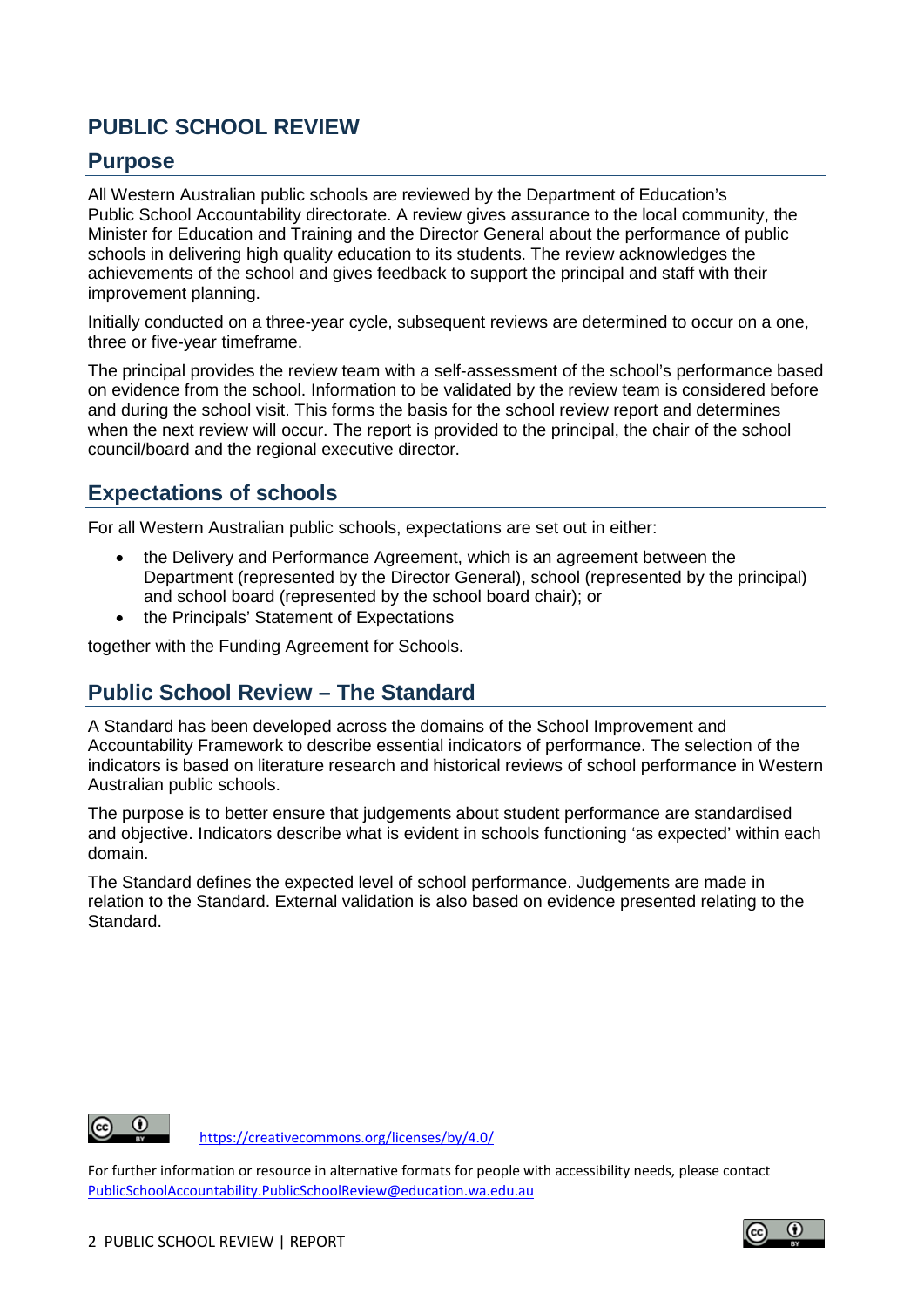### **Context**

Opened in 1974, Newman Senior High School is located within the Pilbara Education Region in the mining town of Newman, 1200 kilometres north of Perth. The Nyiyaparli people are the traditional owners of the land, and the Martu people the traditional custodians.

Newman Senior High School became an Independent Public School in 2015, and has an Index of Community Socio-Educational Advantage of 926 (decile 9). There are 322 students currently enrolled from Year 7 to Year 12.

Strong partnerships particularly exist between the school, BHP and other local organisations that support many of the school's programs. Examples include the 'sister school' partnership with Shenton College and the strong, locally supported Vocational Education and Training (VET) program.

Parents and members of the wider Newman community advocate for the school through their representation on the School Board and the Parents and Citizens' Association.

### **School self-assessment validation**

The Principal submitted a comprehensive school self-assessment.

The following aspects of the school's self-assessment process are confirmed:

- The Electronic School Assessment Tool (ESAT) submission and feedback provided during the validation visit delivered an account of the school context and operations in addressing its improvement agenda.
- Performance evidence was selected for the submission, including planned actions for improvement.
- The School Board understands and accepts the value of self-assessment processes and the associated drivers identified as necessary for school improvement going forward into 2021.
- Staff engagement and collaboration in the school self-assessment process offered insights as to the possibilities of further staff involvement in school planning.
- Staff demonstrate ownership for student success, with professional and personal responsibilities and expectations understood.

The following recommendations are made:

- Establish the ESAT as the primary 'warehouse' for school performance information and reflection, with particular attention given to reviewing the impact of school operations and learning programs.
- Backward map the information submitted in the school's ESAT assessment to influence 2021 planning intentions.
- Establish clear links between areas identified for improvement and the school's strategic and operational plans for raising the standards of student achievement.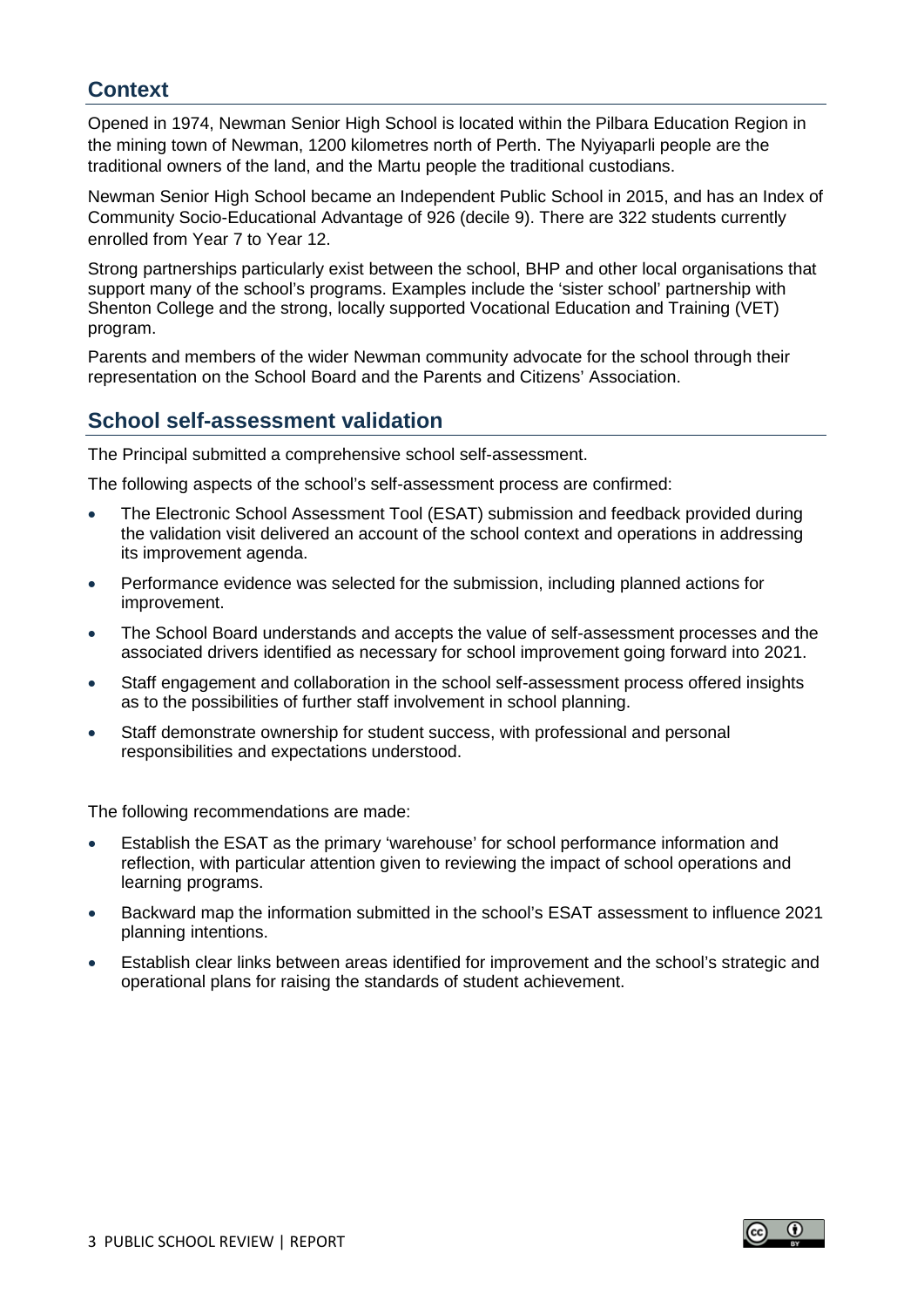# **Public School Review**

# **Relationships and partnerships**

Strong and respectful relationships fostered through mutual trust and acceptance are features of successful schools in isolated regional communities. Well-intended efforts to achieve sustainable levels of positive community engagement are noted; however, there is a need to reframe the language and mindset from defensive reasoning to a focus on opportunities.

| Commendations  | The review team validate the following:                                                                                                                                                                                          |
|----------------|----------------------------------------------------------------------------------------------------------------------------------------------------------------------------------------------------------------------------------|
|                | Staff demonstrate genuine interest, care and consideration for<br>students, parents and each other.                                                                                                                              |
|                | School Board members are committed to supporting the school's<br>$\bullet$<br>strategic direction using their governance experience and links across<br>the Newman community.                                                    |
|                | The Principal is acknowledged for her frank assessment of the<br>$\bullet$<br>challenges the school faces.                                                                                                                       |
|                | Communication strategies are evident, with a focus on updating and<br>$\bullet$<br>clarifying modes of communication.                                                                                                            |
|                | The school has established positive working relationships with several<br>$\bullet$<br>not-for-profit organisations in the town, which offer support for all<br>students, particularly those students and families at risk.      |
| Recommendation | The review team support the following:                                                                                                                                                                                           |
|                | Work with the School Board to maintain a focus on the strategic<br>$\bullet$<br>direction of the school, including preparing a joint narrative about the<br>implementation of the Fogarty EDvance school improvement initiative. |

# **Learning environment**

Schools in isolated communities often face challenges relating to attendance, student vulnerability and behaviour. The school's focus is on building staff cohesion, establishing routine practices and positively influencing community perceptions.

| Commendations          | The review team validate the following:                                                                                                                                               |
|------------------------|---------------------------------------------------------------------------------------------------------------------------------------------------------------------------------------|
|                        | The school provides a learning environment based on a caring and<br>student-focused ethos. It demonstrates a commitment to creating a<br>positive and inclusive school culture.       |
|                        | Significant progress has been achieved in establishing structural<br>improvements to the delivery of student service provision.                                                       |
|                        | Although small steps, there have been positive inroads with the<br>$\bullet$<br>engagement of Martu students. This is significant and important to the<br>school and wider community. |
| <b>Recommendations</b> | The review team support the following:                                                                                                                                                |
|                        | Continue to develop common practices for monitoring, tracking and<br>improving student engagement.                                                                                    |
|                        | Maintain the focus on establishing an affirmative behaviour culture,<br>$\bullet$<br>with the use of classroom visuals, lesson structures and class<br>observations.                  |

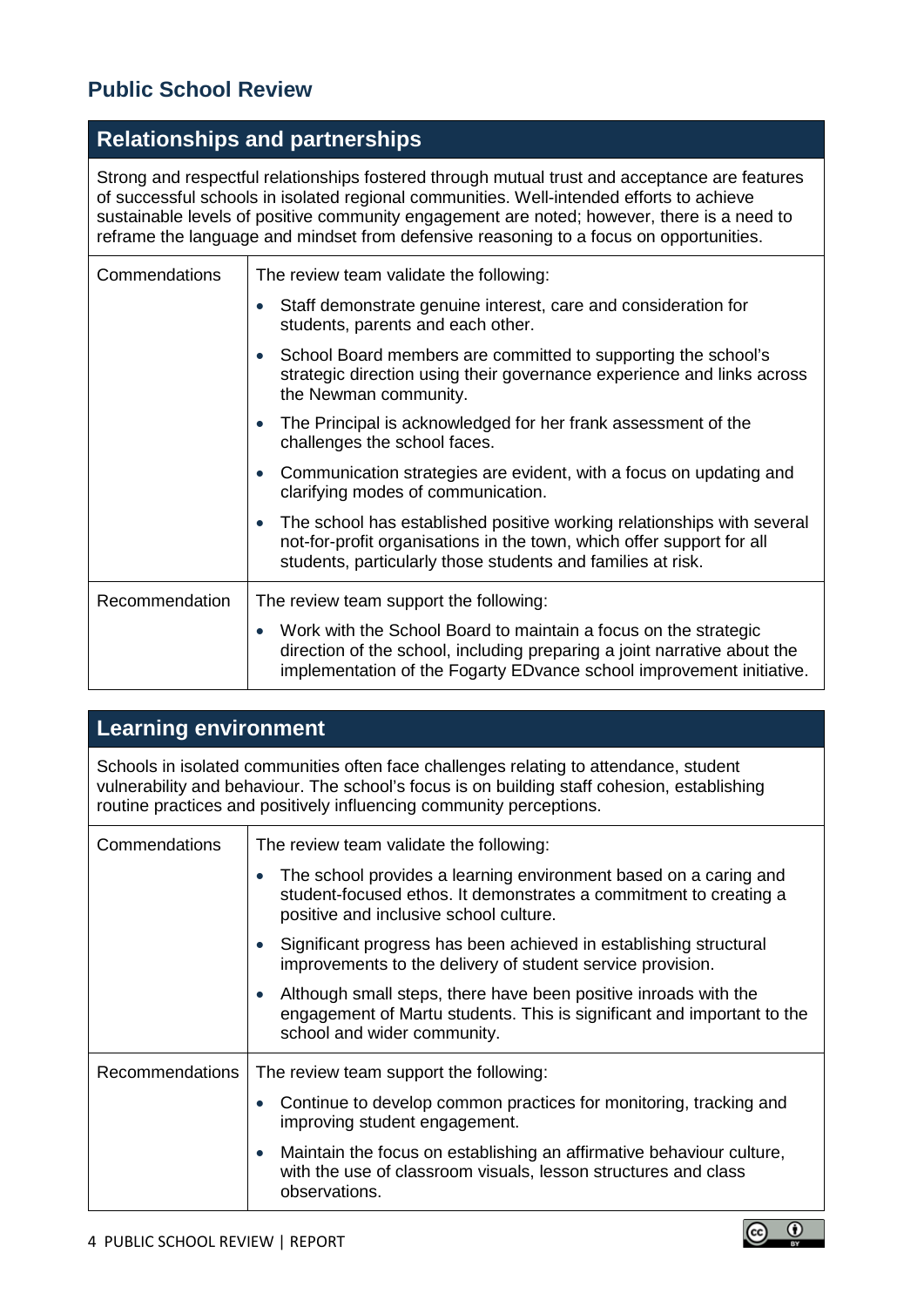# **Leadership**

Establishing mutually beneficial relationships in complex and diverse local communities is a challenge for school leaders. Building sustainable levels of trust and confidence with individual staff to advance a school culture of continuous school improvement is the school's priority.

| Commendations   | The review team validate the following:                                                                                                                                           |
|-----------------|-----------------------------------------------------------------------------------------------------------------------------------------------------------------------------------|
|                 | Plans and policies are documented, with alignment seen as the next<br>step to optimising staff understanding and implementation.                                                  |
|                 | The school has started implementation of a three-year Fogarty<br>EDvance School Improvement Program, to continue to improve<br>educational outcomes for students.                 |
| Recommendations | The review team support the following:                                                                                                                                            |
|                 | Continue to advance teacher practice through adopting an agreed<br>$\bullet$<br>language of what constitutes high-quality teaching.                                               |
|                 | Develop a well-communicated school self-assessment schedule.                                                                                                                      |
|                 | Enhance the ethos of collective responsibility through the continued<br>engagement of staff in school self-assessment.                                                            |
|                 | Communicate, clearly and widely, plans for improvement to ensure<br>greater impact on teachers' day-to-day work.                                                                  |
|                 | Harness opportunities afforded by the Fogarty ED vance initiative to<br>ensure a clear vision, strategic direction, operational planning,<br>reporting schedule and role clarity. |
|                 | Continue the process of clarifying, aligning and communicating the<br>$\bullet$<br>roles and responsibilities of the leadership team.                                             |

# **Use of resources**

Time and resources are allocated to enable staff to focus on teaching and learning. Resourcing is managed effectively to meet the needs of school programs. However, the strategic deployment and alignment of human, physical and financial resources to facilitate school direction is less apparent.

| Commendations  | The review team validate the following:                                                                                                                                            |
|----------------|------------------------------------------------------------------------------------------------------------------------------------------------------------------------------------|
|                | There is a sound alignment between the use of resources and the<br>management of the school.                                                                                       |
|                | The school has made effective use of support staff to support school-<br>$\bullet$<br>wide programs and initiatives.                                                               |
|                | The manager corporate services works in partnership with the<br>$\bullet$<br>Principal to ensure decision making processes are transparent,<br>accepted and monitored effectively. |
|                | The day-to-day management of resources is sound and the<br>$\bullet$<br>contributions of the manager corporate services are acknowledged<br>and valued.                            |
| Recommendation | The review team support the following:                                                                                                                                             |
|                | Reframe the workforce plan to ensure longitudinal staff profile needs<br>are aligned to strategic directions.                                                                      |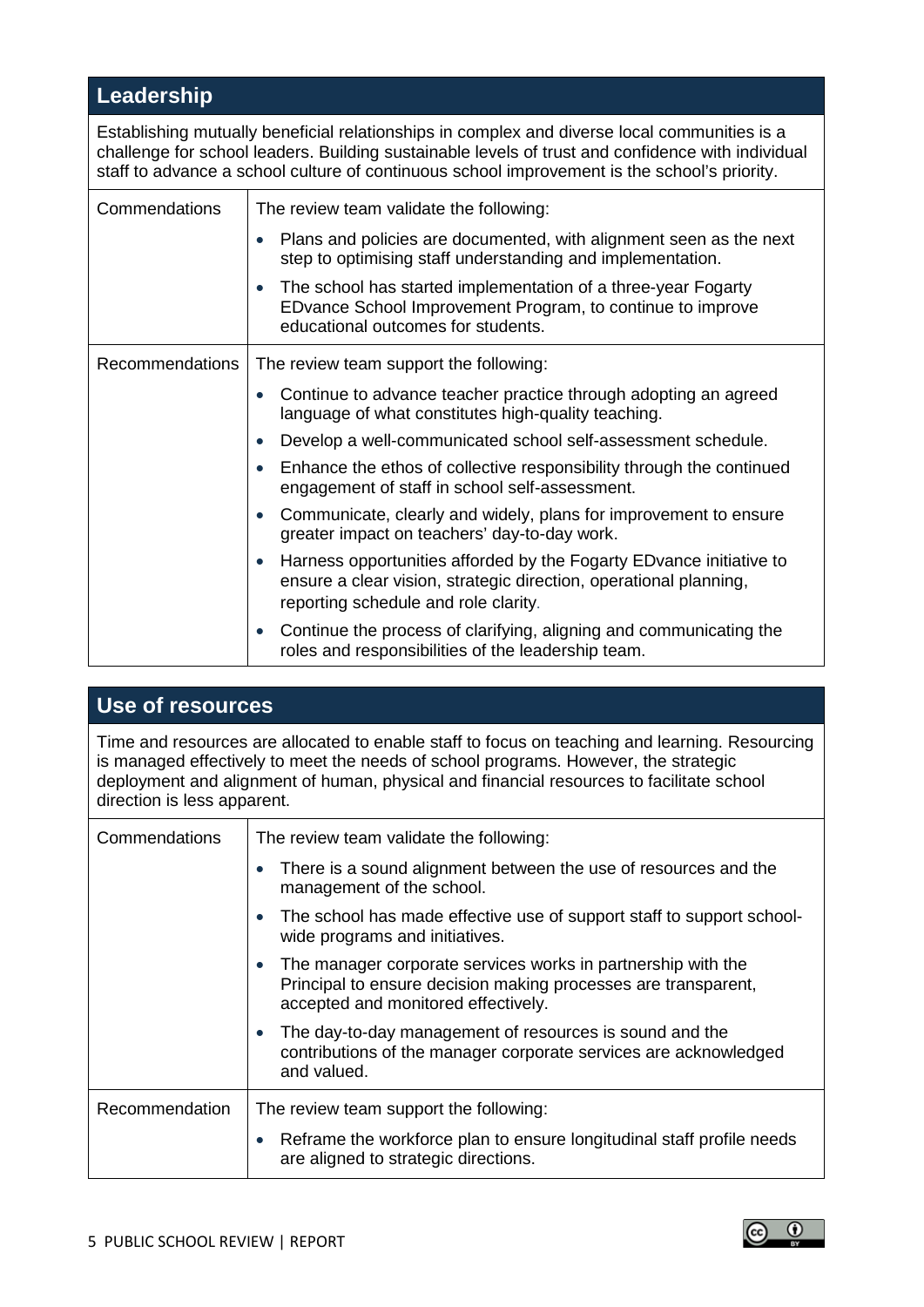# **Teaching quality**

Improving teaching quality as a whole-school priority is a key goal for the school. The leadership has identified the conditions for school improvement. This involves, but is not limited to, strengthening curriculum knowledge, identifying and sharing best practice, lifting expectations for student achievement and providing informed feedback on teaching practice.

| Commendations          | The review team validate the following:                                                                                                                             |
|------------------------|---------------------------------------------------------------------------------------------------------------------------------------------------------------------|
|                        | The capacity of staff to use achievement data to inform classroom<br>practice continues to develop.                                                                 |
|                        | The focus on the needs of individual students is to be commended and<br>$\bullet$<br>is supported by a strong commitment to pastoral care.                          |
|                        | Whole-school pedagogies are being implemented progressively, with<br>$\bullet$<br>considerable effort being applied to reduce variability across learning<br>areas. |
| <b>Recommendations</b> | The review team support the following:                                                                                                                              |
|                        | Establish consistent and collaborative planning practices when<br>$\bullet$<br>progressing whole-school initiatives such as the literacy plan.                      |
|                        | Adopt a whole-school common language for target setting.<br>$\bullet$                                                                                               |
|                        | Develop a school-wide understanding of quality teaching.<br>$\bullet$                                                                                               |
|                        | Establish strategies to increase a culture of trust, as well as role clarity<br>$\bullet$<br>and expectations related to peer observations.                         |
|                        | Build a student assessment and reporting tracking system in<br>$\bullet$<br>combination with a senior school backward mapping process.                              |

### **Student achievement and progress**

Standards of student achievement and progress for several assessment areas and across learning areas over past years have been variable, with recent improvement noted in Year 9 data. Comparative senior school student performance data is limited due to low levels of participation.

| Commendations          | The review team validate the following:                                                                                                      |
|------------------------|----------------------------------------------------------------------------------------------------------------------------------------------|
|                        | Student tracking and monitoring strategies are evident with NAPLAN <sup>1</sup><br>and OLNA <sup>2</sup> data.                               |
|                        | VET opportunities are supported through a range of course offerings.<br>$\bullet$                                                            |
|                        | OLNA results for Year 12 improved in 2020 due to students receiving<br>$\bullet$<br>extra literacy and numeracy tuition.                     |
| <b>Recommendations</b> | The review team support the following:                                                                                                       |
|                        | Continue to develop moderation processes in grade allocation for<br>$\bullet$<br>Australian Tertiary Admission Rank subjects.                |
|                        | Continue to review subject offerings to ensure alignment between<br>$\bullet$<br>student aspirations, academic capabilities and performance. |
|                        | Refine, communicate and follow up a process for collecting and<br>$\bullet$<br>analysing student performance data.                           |
|                        | Commence strategic OLNA interventions earlier.                                                                                               |